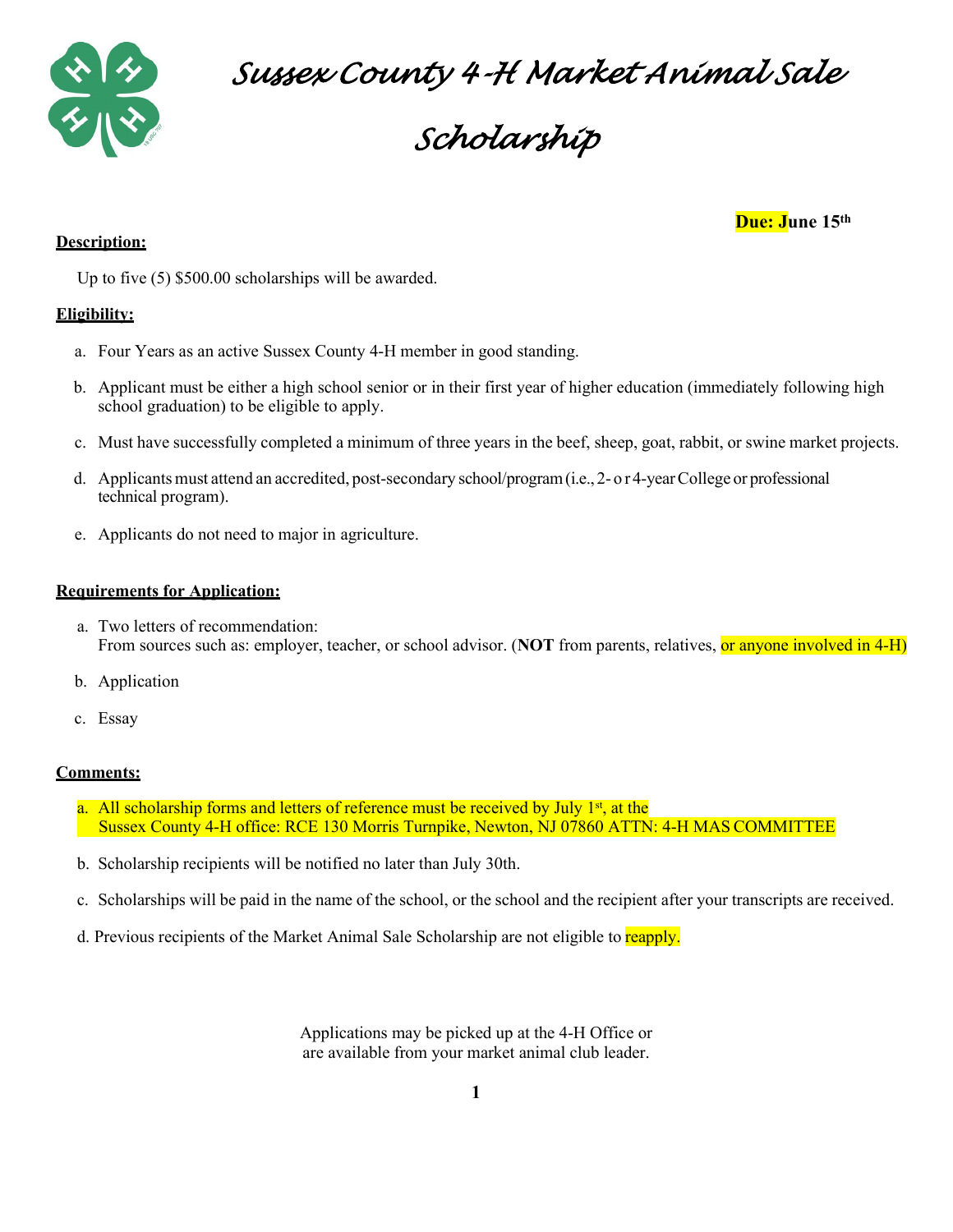### **Sussex County Market Animal Sale Scholarship Application**

| Permanent Address:<br>$City:$ $Zip:$<br>$\frac{1}{2}$ Date of Birth: $\frac{1}{2}$ /<br>Phone #:<br>Year<br>Month<br>Day<br>Parent's Email:<br><u> 1989 - Johann Barbara, martin amerikan basar dan berasal dalam basar dalam basar dalam basar dalam basar dala</u><br>School presently attending:<br><u> Territoria de la contrada de la contrada de la contrada de la contrada de la contrada de la contrada de la c</u><br>School Address:<br>$City:$ $Zip:$<br>Year in school:<br>Name and address of school you will be attending while using this scholarship.<br>,我们也不能会有一个人的事情。""我们的人,我们也不能会有一个人的人,我们也不能会有一个人的人,我们也不能会有一个人的人。""我们的人,我们也不能会有一个人的人,<br>Field in which you plan to study.<br><b>4-H Information</b><br><b>The Vears Participating in 4-H Market Animal Sale Program:</b> And The Contract of the Contract of The Contract of<br>List offices held in 4-H and year if any. List most recent year first.<br>Office<br>Year(s)<br>Office<br>4. $\overline{\phantom{a}1}$<br>2. $\qquad \qquad$<br>5. $\qquad \qquad$<br><u> 1990 - Johann Harry Harry Harry Harry Harry Harry Harry Harry Harry Harry Harry Harry Harry Harry Harry Harry</u><br>$6.$ $\overline{\phantom{a}}$<br>3.<br>List all other 4-H clubs and the number of years in each project (please limit to the 10 most active projects).<br>Project<br><u>Years Project</u><br>Years |  |  |         |
|------------------------------------------------------------------------------------------------------------------------------------------------------------------------------------------------------------------------------------------------------------------------------------------------------------------------------------------------------------------------------------------------------------------------------------------------------------------------------------------------------------------------------------------------------------------------------------------------------------------------------------------------------------------------------------------------------------------------------------------------------------------------------------------------------------------------------------------------------------------------------------------------------------------------------------------------------------------------------------------------------------------------------------------------------------------------------------------------------------------------------------------------------------------------------------------------------------------------------------------------------------------------------------------------------------------------------------------------------------------------|--|--|---------|
|                                                                                                                                                                                                                                                                                                                                                                                                                                                                                                                                                                                                                                                                                                                                                                                                                                                                                                                                                                                                                                                                                                                                                                                                                                                                                                                                                                        |  |  |         |
|                                                                                                                                                                                                                                                                                                                                                                                                                                                                                                                                                                                                                                                                                                                                                                                                                                                                                                                                                                                                                                                                                                                                                                                                                                                                                                                                                                        |  |  |         |
|                                                                                                                                                                                                                                                                                                                                                                                                                                                                                                                                                                                                                                                                                                                                                                                                                                                                                                                                                                                                                                                                                                                                                                                                                                                                                                                                                                        |  |  |         |
|                                                                                                                                                                                                                                                                                                                                                                                                                                                                                                                                                                                                                                                                                                                                                                                                                                                                                                                                                                                                                                                                                                                                                                                                                                                                                                                                                                        |  |  |         |
|                                                                                                                                                                                                                                                                                                                                                                                                                                                                                                                                                                                                                                                                                                                                                                                                                                                                                                                                                                                                                                                                                                                                                                                                                                                                                                                                                                        |  |  |         |
|                                                                                                                                                                                                                                                                                                                                                                                                                                                                                                                                                                                                                                                                                                                                                                                                                                                                                                                                                                                                                                                                                                                                                                                                                                                                                                                                                                        |  |  |         |
|                                                                                                                                                                                                                                                                                                                                                                                                                                                                                                                                                                                                                                                                                                                                                                                                                                                                                                                                                                                                                                                                                                                                                                                                                                                                                                                                                                        |  |  |         |
|                                                                                                                                                                                                                                                                                                                                                                                                                                                                                                                                                                                                                                                                                                                                                                                                                                                                                                                                                                                                                                                                                                                                                                                                                                                                                                                                                                        |  |  |         |
|                                                                                                                                                                                                                                                                                                                                                                                                                                                                                                                                                                                                                                                                                                                                                                                                                                                                                                                                                                                                                                                                                                                                                                                                                                                                                                                                                                        |  |  |         |
|                                                                                                                                                                                                                                                                                                                                                                                                                                                                                                                                                                                                                                                                                                                                                                                                                                                                                                                                                                                                                                                                                                                                                                                                                                                                                                                                                                        |  |  |         |
|                                                                                                                                                                                                                                                                                                                                                                                                                                                                                                                                                                                                                                                                                                                                                                                                                                                                                                                                                                                                                                                                                                                                                                                                                                                                                                                                                                        |  |  |         |
|                                                                                                                                                                                                                                                                                                                                                                                                                                                                                                                                                                                                                                                                                                                                                                                                                                                                                                                                                                                                                                                                                                                                                                                                                                                                                                                                                                        |  |  |         |
|                                                                                                                                                                                                                                                                                                                                                                                                                                                                                                                                                                                                                                                                                                                                                                                                                                                                                                                                                                                                                                                                                                                                                                                                                                                                                                                                                                        |  |  | Year(s) |
|                                                                                                                                                                                                                                                                                                                                                                                                                                                                                                                                                                                                                                                                                                                                                                                                                                                                                                                                                                                                                                                                                                                                                                                                                                                                                                                                                                        |  |  |         |
|                                                                                                                                                                                                                                                                                                                                                                                                                                                                                                                                                                                                                                                                                                                                                                                                                                                                                                                                                                                                                                                                                                                                                                                                                                                                                                                                                                        |  |  |         |
|                                                                                                                                                                                                                                                                                                                                                                                                                                                                                                                                                                                                                                                                                                                                                                                                                                                                                                                                                                                                                                                                                                                                                                                                                                                                                                                                                                        |  |  |         |
|                                                                                                                                                                                                                                                                                                                                                                                                                                                                                                                                                                                                                                                                                                                                                                                                                                                                                                                                                                                                                                                                                                                                                                                                                                                                                                                                                                        |  |  |         |
|                                                                                                                                                                                                                                                                                                                                                                                                                                                                                                                                                                                                                                                                                                                                                                                                                                                                                                                                                                                                                                                                                                                                                                                                                                                                                                                                                                        |  |  |         |
|                                                                                                                                                                                                                                                                                                                                                                                                                                                                                                                                                                                                                                                                                                                                                                                                                                                                                                                                                                                                                                                                                                                                                                                                                                                                                                                                                                        |  |  |         |
|                                                                                                                                                                                                                                                                                                                                                                                                                                                                                                                                                                                                                                                                                                                                                                                                                                                                                                                                                                                                                                                                                                                                                                                                                                                                                                                                                                        |  |  |         |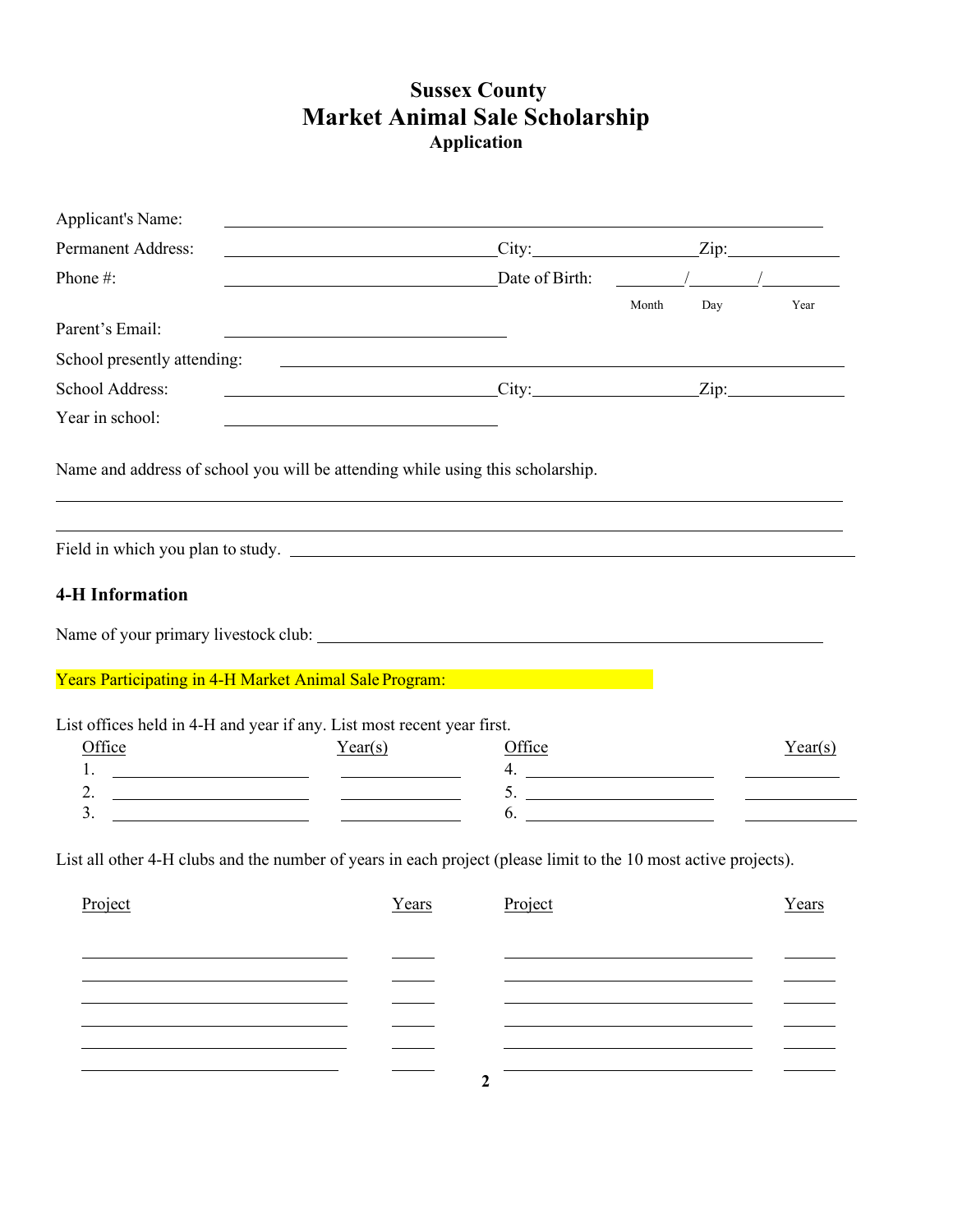### **ESSAY**

The essay must be typed using WORD software, fontsize no smaller than 10 in Arial or Times New Roman, using a maximum of 1000 words and no less than 600 words. Applicant must summarize in his/her own words, the highlights of his/her 4-H experiences in the MAS, including how it has prepared them for the future. Content of essay should include 4-H and community service activities, as well as extra-curricular activities, awards and accomplishments, and future plans and goals.

Signature of Applicant Date

Rev. 3/28/22 3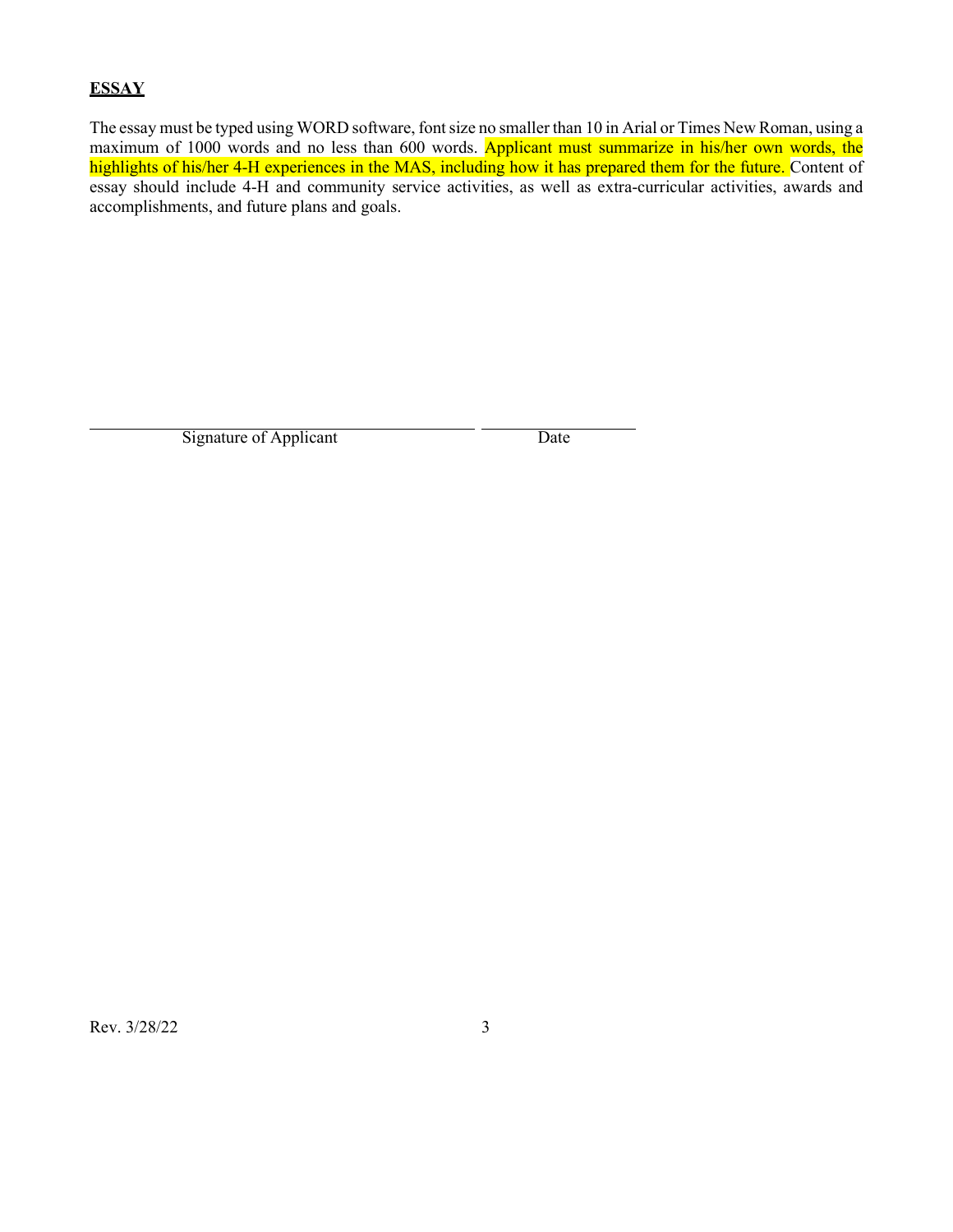### Sussex County Market Animal Sale Scholarship

|                  |                                           |                                             | Applicant's Name: Name: Name and Applicant's Name and Applicant's Name and Applicant is not all the Applicant of the Applicant of the Applicant of the Applicant of the Applicant of the Applicant of the Applicant of the App                  |  |  |
|------------------|-------------------------------------------|---------------------------------------------|-------------------------------------------------------------------------------------------------------------------------------------------------------------------------------------------------------------------------------------------------|--|--|
| $\bullet$        | 4-H Leadership & Involvement              |                                             |                                                                                                                                                                                                                                                 |  |  |
| $\bullet$        | 4-H Service Activities                    |                                             | <u> 1989 - Johann Stoff, deutscher Stoff, der Stoff, der Stoff, der Stoff, der Stoff, der Stoff, der Stoff, der S</u><br><u> 1989 - Johann Stoff, deutscher Stoffen und der Stoffen und der Stoffen und der Stoffen und der Stoffen und der</u> |  |  |
| $\bullet$        | 4-H Accomplishments and Awards            |                                             | <u> 1989 - Johann Stoff, amerikansk politiker (d. 1989)</u>                                                                                                                                                                                     |  |  |
|                  |                                           | Other Extracurricular Involvement or Job(s) | <u> 1989 - Johann Stoff, amerikansk politiker (d. 1989)</u><br>and the control of the control of the control of the control of the control of the control of the control of the                                                                 |  |  |
| $\bullet$        | Other Service Activities outside of 4-H   |                                             | <u> 1989 - Johann Stoff, deutscher Stoff, der Stoff, der Stoff, der Stoff, der Stoff, der Stoff, der Stoff, der S</u>                                                                                                                           |  |  |
| $\bullet$        | Other Accomplishments & Awards            |                                             | the control of the control of the control of the control of the control of the control of the control of the control of the control of the control of the control of the control of the control of the control of the control                   |  |  |
| <b>Comments:</b> |                                           |                                             | Is this applicant a "Member In Good Standing", according to state 4-H guidelines?                                                                                                                                                               |  |  |
|                  | <b>Additional Noteworthy Information:</b> |                                             |                                                                                                                                                                                                                                                 |  |  |